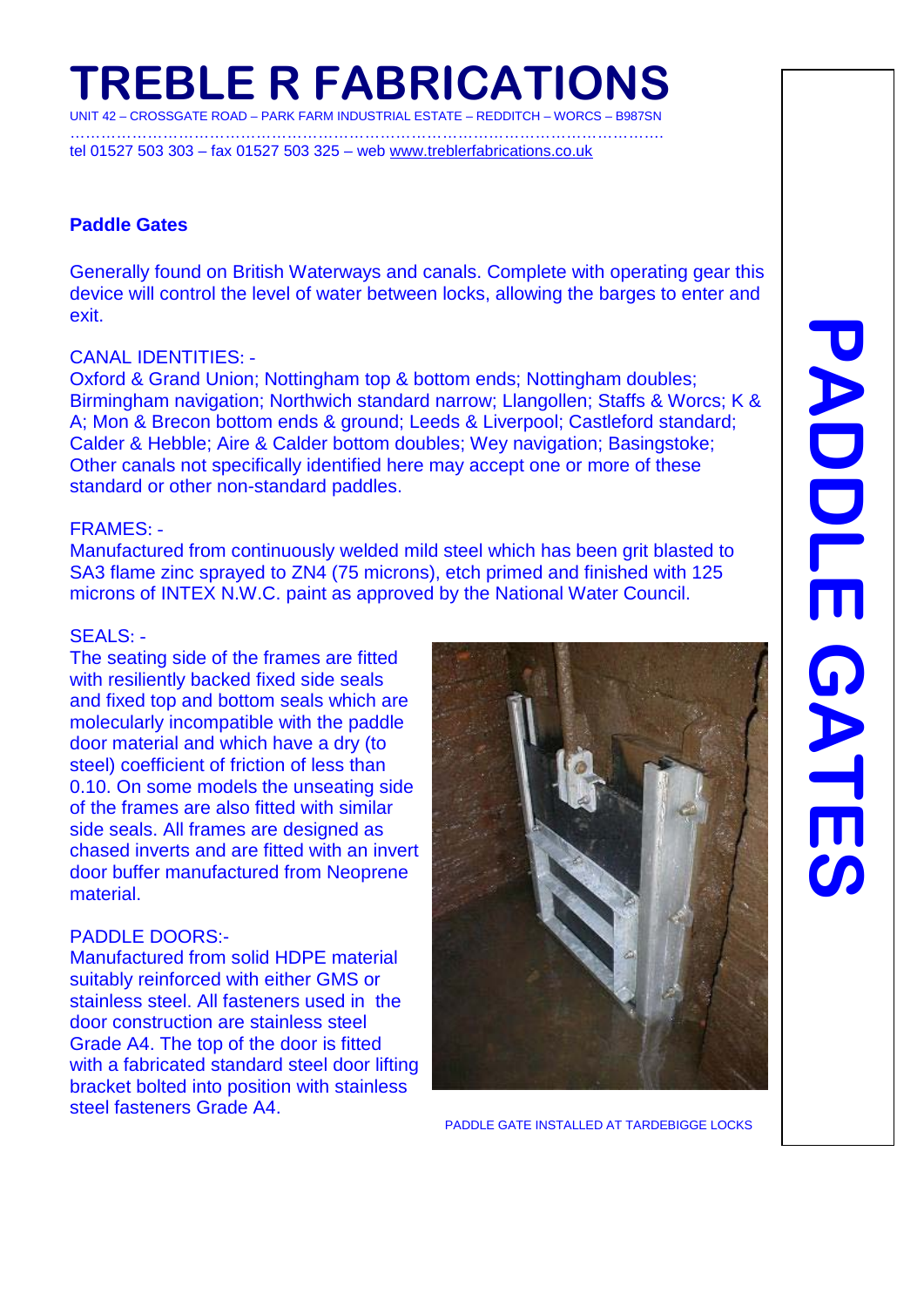# **Paddle Gates**

| <b>Operating Duty</b>  |                            |
|------------------------|----------------------------|
| Application:           | Flow control and isolation |
| Type of Mounting:      | <b>Wall Mounting</b>       |
| Type of Media:         | Water                      |
| <b>Operating Head:</b> | Up to top of door          |
| Direction of Flow:     | On $&$ off-seat            |
|                        |                            |

| <b>Options</b>     |                                 |
|--------------------|---------------------------------|
| Mounting:          | Side wall mounted in channel    |
| <b>Stem Types:</b> | Rising only                     |
| Size Range:        | Any size from 150mm to 1200mm   |
|                    | in square or rectangular format |

# **Applicable Standards**

Purpose designed for British Waterways

# **Construction Materials**

|                             | <b>DESCRIPTION</b> | MATERIAL                        |
|-----------------------------|--------------------|---------------------------------|
| 1                           | Frame              | Mild Steel, BS 4360 Gr 43A      |
|                             |                    | Stainless Steel, BS 970 Gr 304  |
|                             |                    | Stainless Steel, BS 970 Gr 316  |
| $\mathcal{D}_{\mathcal{L}}$ | Door               | <b>HMWP</b> with reinforcement  |
| 3                           | Side Seals         | Low Friction Polyolefin         |
| 4                           | <b>Invert Seal</b> | Neoprene                        |
| 5                           | <b>Stem</b>        | Stainless Steel, BS 970 Gr 304  |
|                             |                    | Stainless Steel, BS 970 Gr 316  |
|                             | <b>Fasteners</b>   | Stainless Steel, BS 6105, Gr A4 |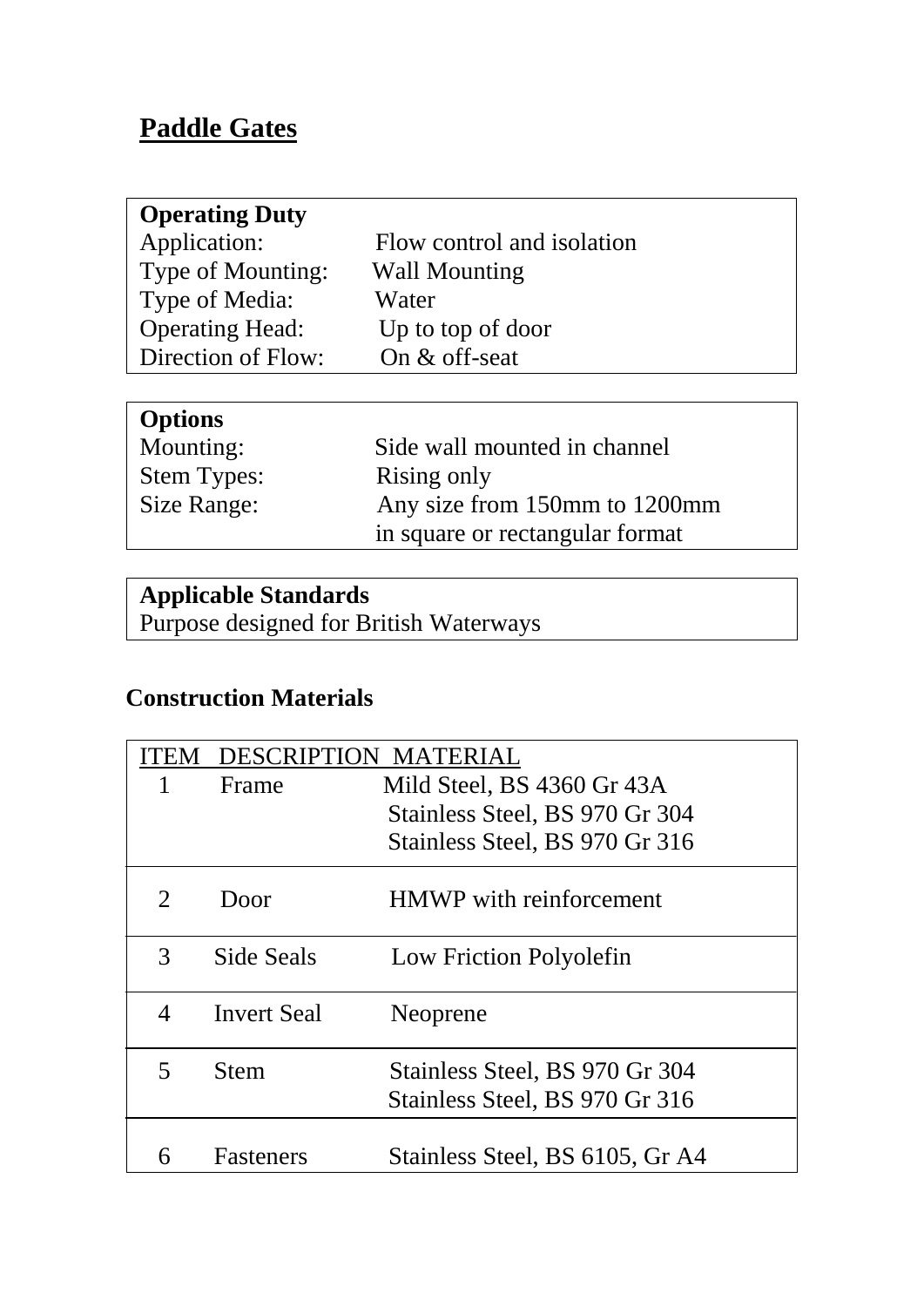## **PADDLE GATE 550mm WIDE x 550mm DEEP**

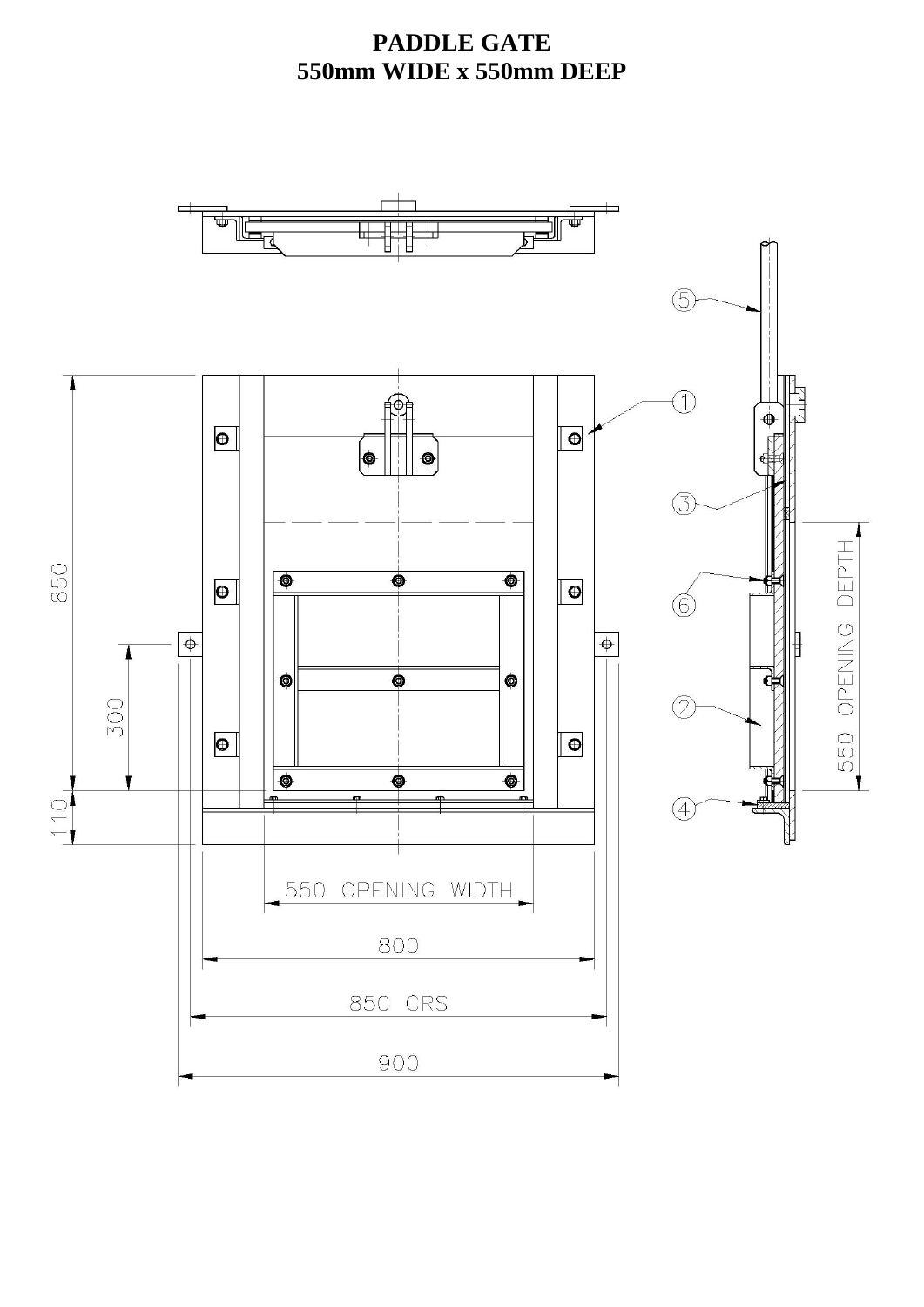### **PADDLE GATE 900mm WIDE x 600mm DEEP TYPE 1**

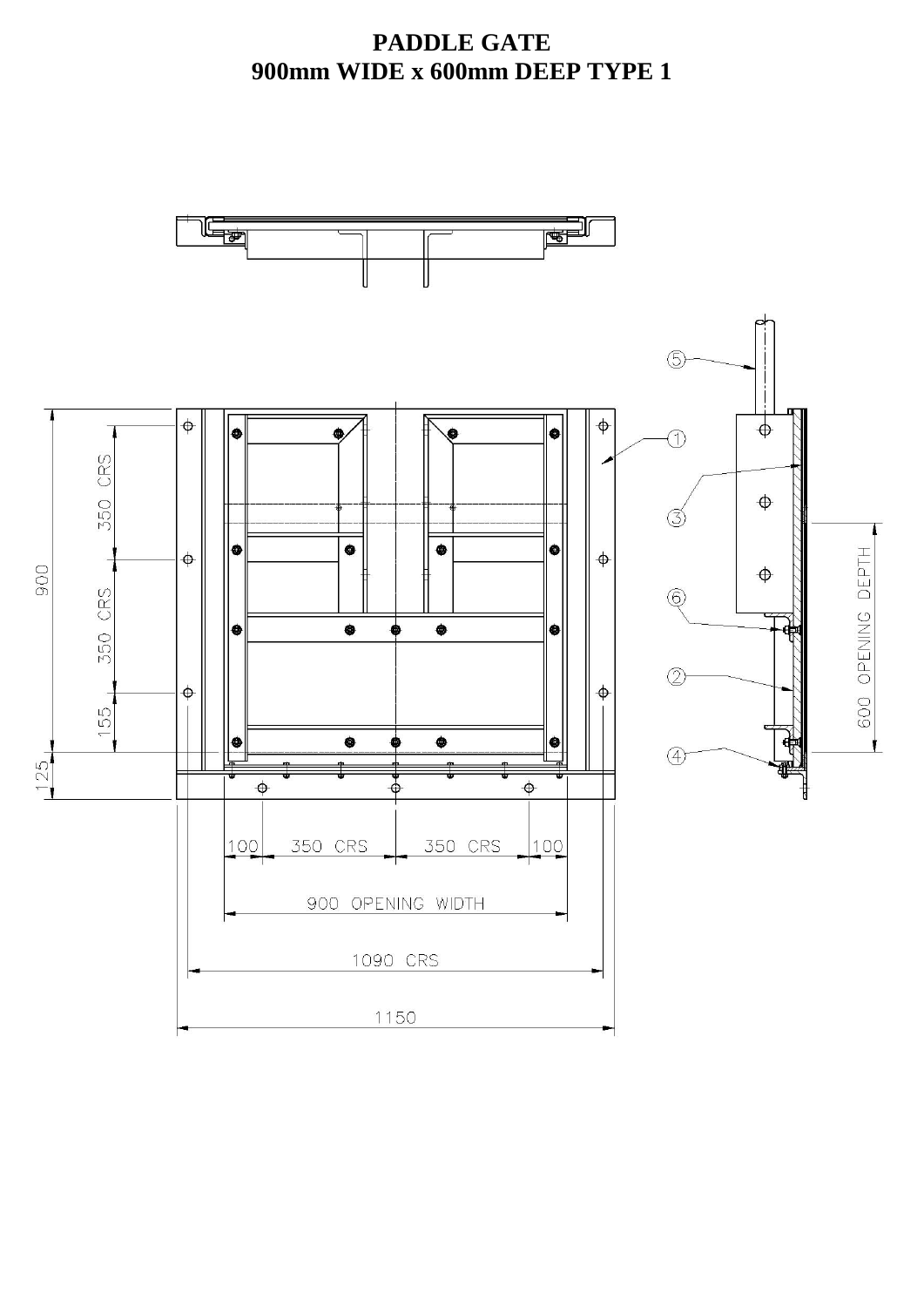### **PADDLE GATE 900mm WIDE x 600mm DEEP TYPE 2**